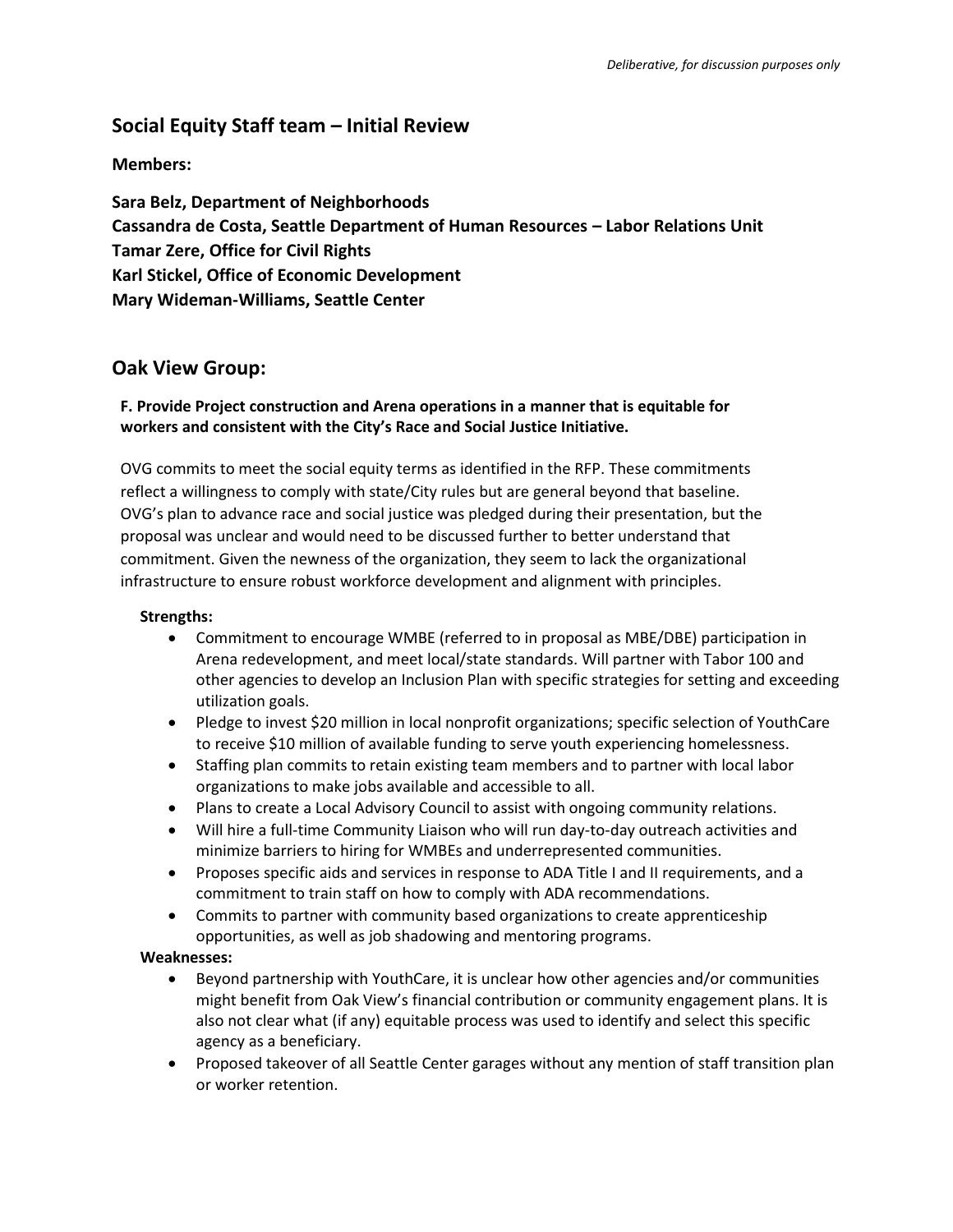- Proposal removes the Skate Park without a suggested new location on the Seattle Center campus. While OVG commits to fund a location elsewhere, and collaborate with the City and stakeholders to determine new placement, this could eliminate a popular amenity for youth on the campus.
- The future staffing model is and operating structure are unclear beyond the management level. Current KeyArena staffing model relies on a contingent workforce of intermittent ushers and laborers. The proposal doesn't speak to plans for how this work will be done it the future structure. May lead to unintended workforce equity issues in this demographic of the City's job market.
- Community outreach is narrowly focused on immediate neighborhood; only general consideration for community engagement in all City districts/neighborhoods without many specific strategies offered.
- Lacked depth on plans for labor peace and community benefit agreements; vague references to partnering with labor unions.
- Lacked detail on how existing KeyArena employees (particularly event support staff) would be accommodated under this new plan and how they would work with labor unions on worker retention.